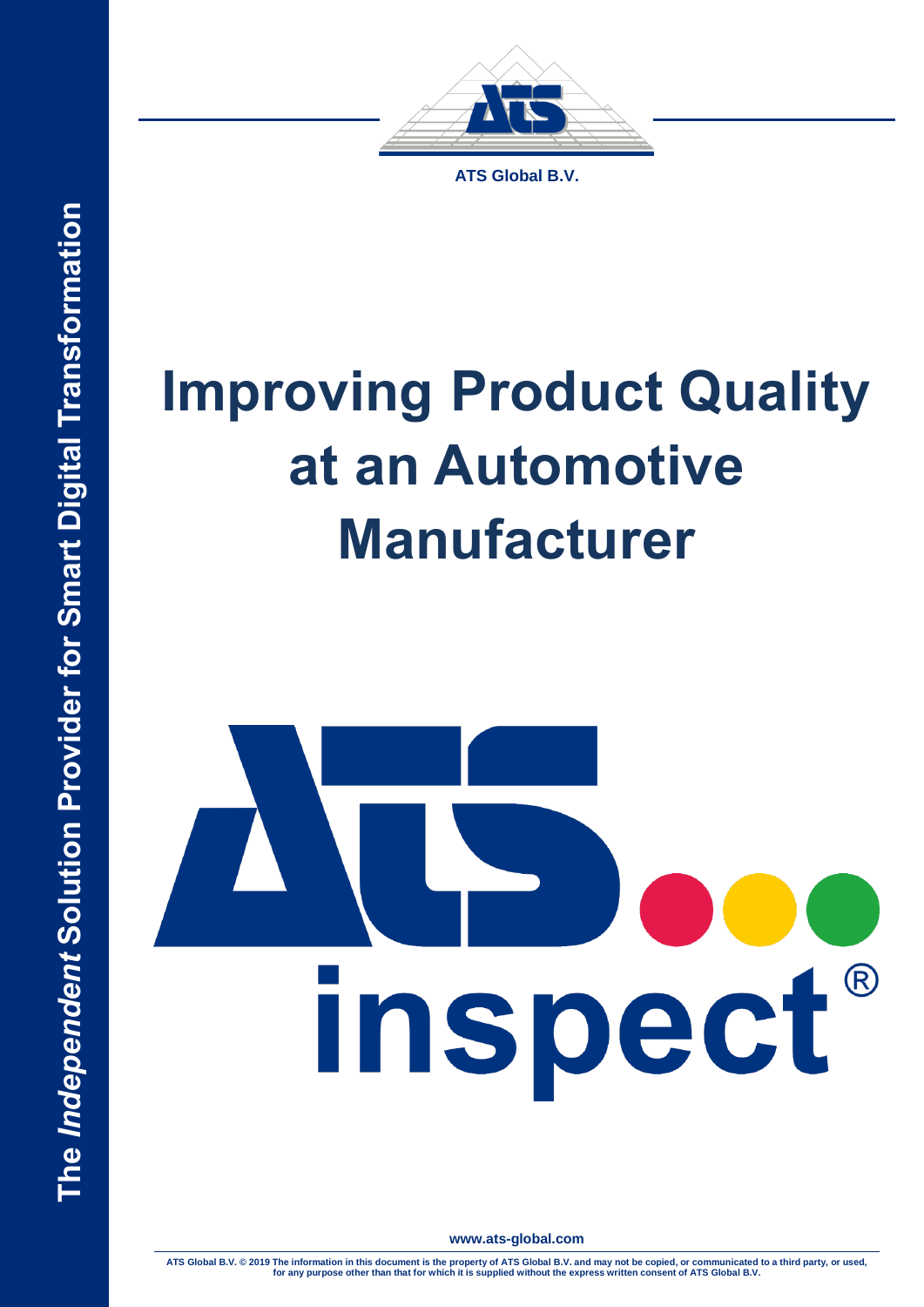## **ATS Inspect**

*Case Study – Automotive OEM*

# *ATS Inspect Improves Product Quality at US Automotive Manufacturer*

*Find out how ATS Inspect is helping this automotive OEM to release every vehicle without a single defect present.*

## **A Long History of Raising Quality**

ATS Inspect has a long and distinguished history which began in the automotive industry.

It has grown and developed much over the years but it has always remained an industry leader that can be relied upon to raise the quality of the final product and minimize warrantly claims, increasing the Return on Investment.

This case study relates to the implementations carried out across various plants for one of these automotive customers in North America.

#### **An Essential Tool**

ATS Inspect is now an essential part of the quality control processes carried out by the customer and can be found on many of their production lines.

In all it's running in five of their plants with over 1,500 data entry points being used.

However, this number is set to rise sharply as many more plants are already planning the integration of ATS Inspect over the next few years.

#### **Implementation Areas**

In one particular plant ATS Inspect has been deployed to keep quality in check in the Body, Paint and Assembly (Trim and Chassis), Automated Test and Quality Check areas. It's being used at over 230 stations (a mixture of PCs and tablets) to carry out visual inspections, repairs, and option checks.



#### **Checking All Attributes**

ATS Inspect can record attribute data in a number of ways which allows it to carry out a complete inspection of the vehicle.

Visual defects are highlighted directly on images of the vehicle making a fast and accurate record.

Checklist questions are asked at each step of the inspection process. This ensures that each inspector confirms that all of the correct components are assembled and are working correctly.

The list of questions and possible answers is adjusted dynamically for each vehicle on the line so that all build options are taken into consideration. The build options are sent directly from the Manufacturing Execution System (MES).

If a misbuilt or incorrect option is detected the unit is flagged for repair, an alarm may be sent to the production supervisor and a message

ATS Global B.V. © 2019 The information in this document is the property of ATS Global B.V. and may not be copied, or communicated to a third party, or used,<br>for any purpose other than that for which it is supplied without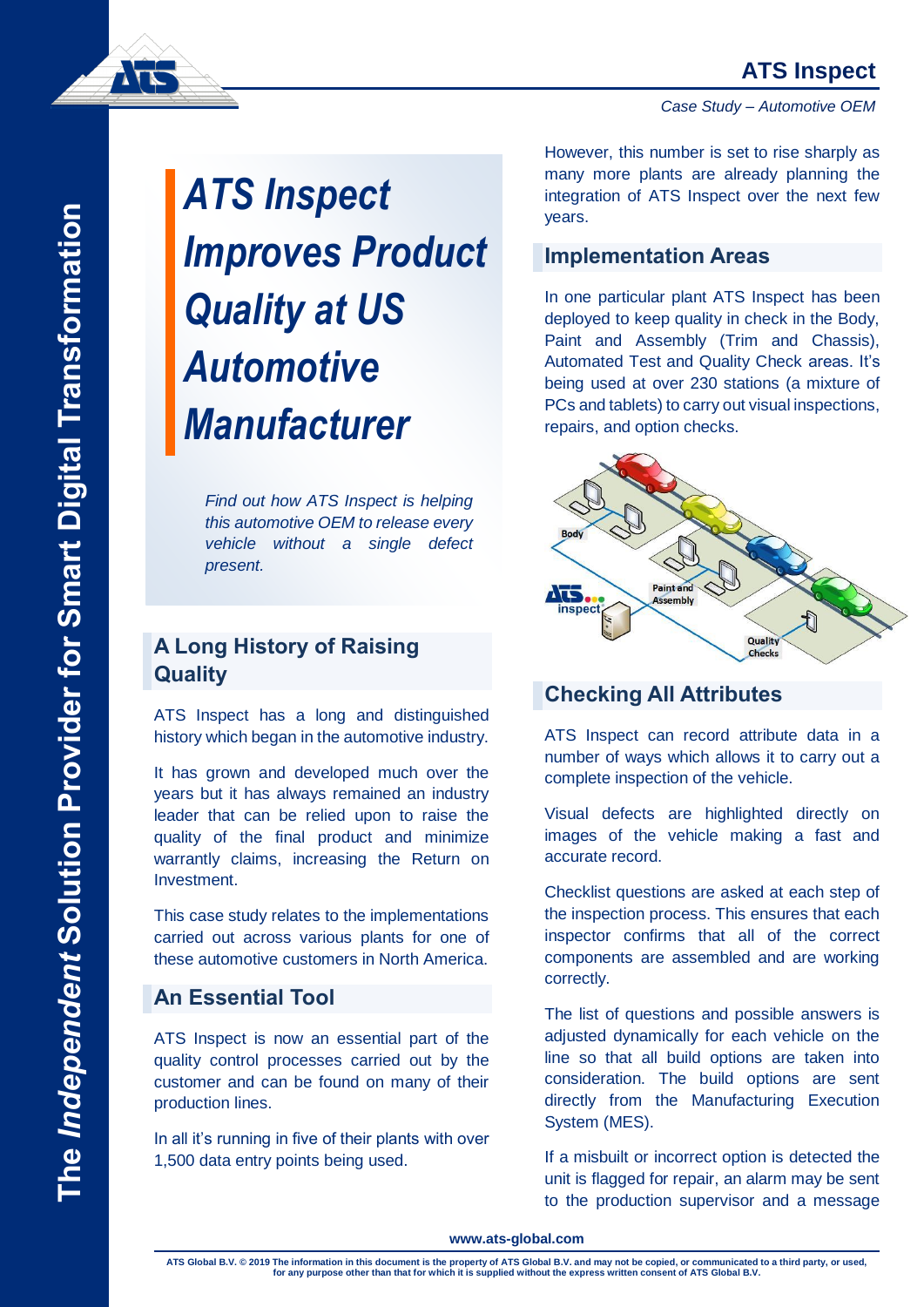*Case Study – Automotive OEM*



will appear on the Andon board in the production area where the defect was created.

The final quality gate verifies that all nonconformances have been addressed, all mandatory inspections completed satisfactorily and all automated tests are passed before releasing the vehicle to the shipping yard.

#### **Traceability**

ATS Inspect also receives variable values automatically from a large number of test equipment.

This includes values such as door closure effort,  $CO<sub>2</sub>$  emissions, battery voltage and wheel alignment. A pass/fail result for each item will be recorded for each vehicle along with the specific values of the test.

In addition, serial numbers for airbags, engine, transmission and other components are recorded for traceability purposes. This historic information is available to minimize the number of recall units in case of an issue.

#### **Automatic Defect Creation**

ATS Inspect is able to allocate defects automatically based on information and X/Y coordinates received directly from the production line test equipment.

For example, when checking for water leaks they use the Quadrascan® system which uses a speaker that emits a sound within the vehicle. Several microphones on robotic arms then follow the seams of the vehicle and can detect potential leaks in the car by the way the sound is received.



**Quadrascan in action**

When a potential leak is found the exact X/Y coordinates are sent to ATS Inspect which then records the defect on an image of the unit, exactly in the location that Quadrascan indicated. This precision makes the repair process more effective, and provides graphical reports that allow the engineering team to find the root cause of the problem much quicker.

#### **Feedback to Point of Origin**

The faster information on quality issues is relayed back to the cell or area responsible for them, the faster measures can be taken to resolve the issues. The faster the issues are resolved, the more time and money are saved.

ATS Inspect helps in this area by generating reports that are fed to Andon boards on the factory floor. A set of custom reports are cycled through that are tailored for each cell or area.



**Andon board showing defects per vehicle per shop**

In some cells an overview of the vehicle currently being reviewed is shown, giving the operator all the information they need at a glance to easily decide whether the unit should be sent to repair bay or the next step in assembly.

#### **Integration with Local Systems**

ATS Inspect is linked directly to the production scheduling systems.

It receives the VIN number and build data from MES. This data not only tells ATS Inspect which unit is currently being inspected at each terminal but it also specifies which build options it has. This means that it can adjust the checklist questions for each vehicle.

#### **www.ats-global.com**

ATS Global B.V. © 2019 The information in this document is the property of ATS Global B.V. and may not be copied, or communicated to a third party, or used,<br>for any purpose other than that for which it is supplied without